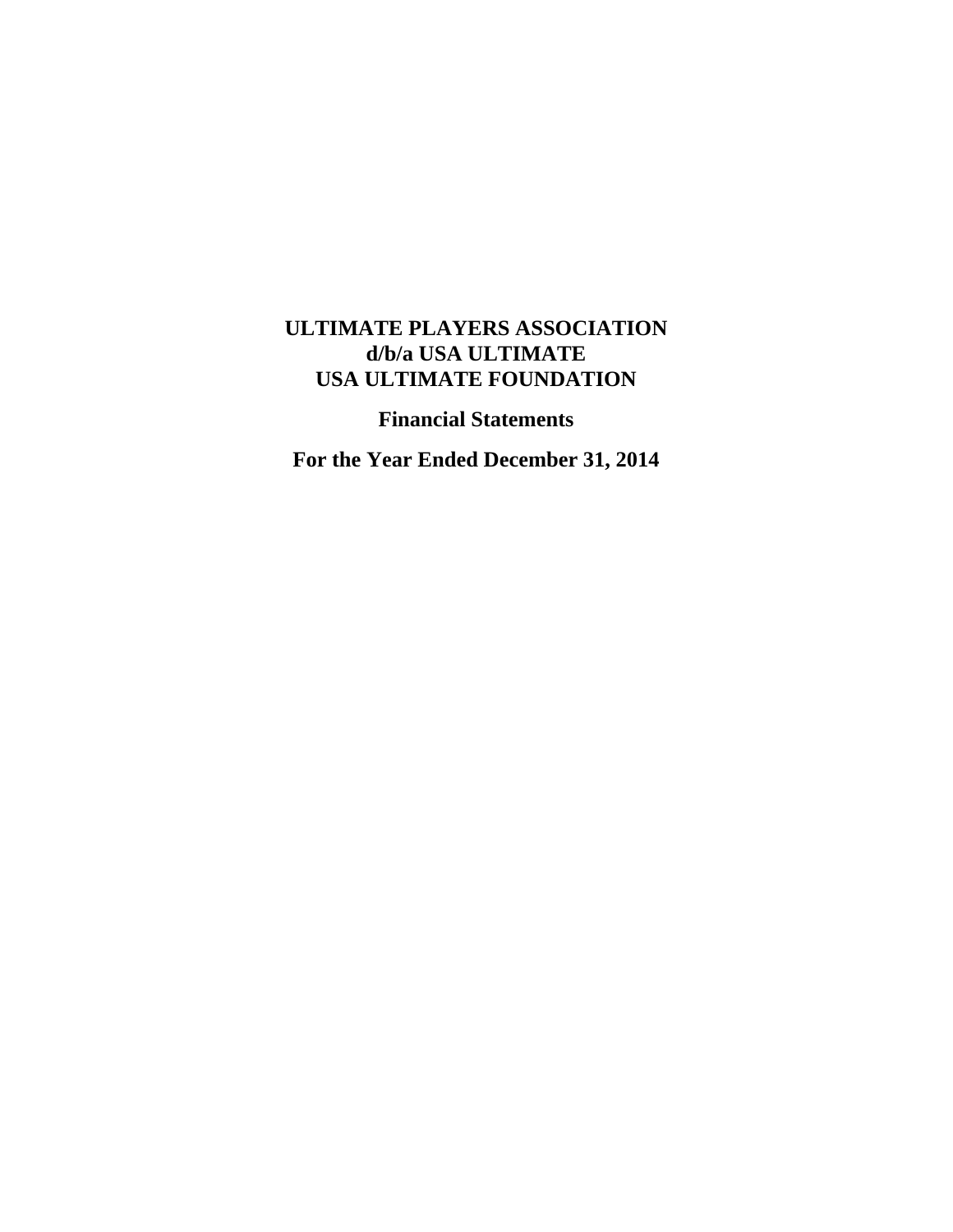# **TABLE OF CONTENTS**

| Independent Auditors' Report 1                     |  |  |
|----------------------------------------------------|--|--|
| Consolidating Statements of Financial Position 3   |  |  |
| Consolidating Statements of Activities and Changes |  |  |
|                                                    |  |  |
| Consolidating Statements of Cash Flows 5           |  |  |
| Notes to Consolidating Financial Statements 6      |  |  |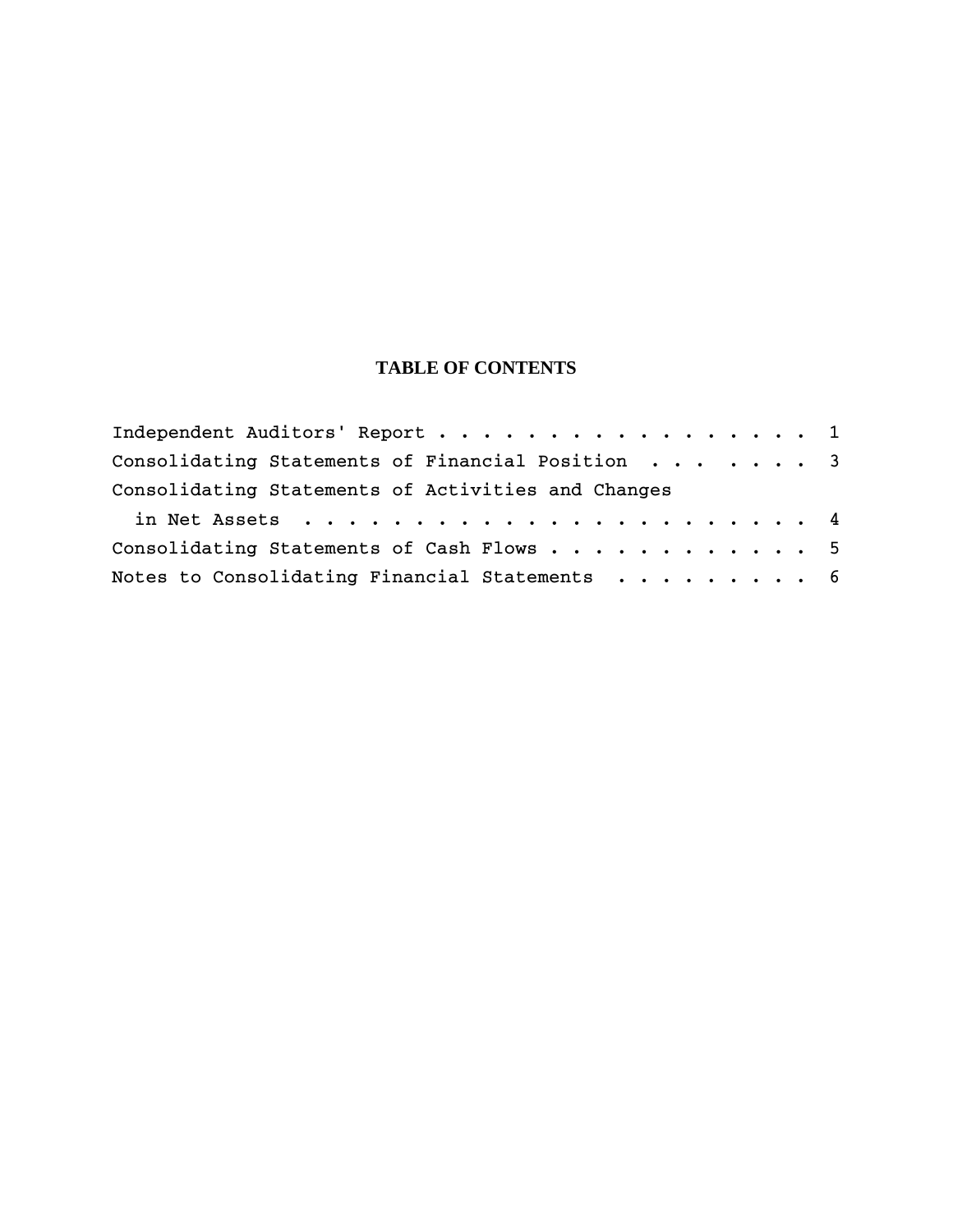

# INDEPENDENT AUDITORS' REPORT

Board of Directors Ultimate Players Association d/b/a USA Ultimate USA Ultimate Foundation Colorado Springs, Colorado

We have audited the accompanying consolidating financial statements of Ultimate Players Association d/b/a USA Ultimate and USA Ultimate Foundation (a nonprofit organization) which comprise the consolidating statements of financial position as of December 31, 2014, and the related consolidating statements of activities and cash flows for the year then ended, and the related notes to the financial statements.

# Management's Responsibility for the Financial Statements

Management is responsible for the preparation and fair presentation of these consolidating financial statements in accordance with accounting principles generally accepted in the United States of America; this includes the design, implementation, and maintenance of internal control relevant to the preparation and fair presentation of consolidating financial statements that are free from material misstatement, whether due to fraud or error.

# Auditors' Responsibility

Our responsibility is to express an opinion on these consolidating financial statements based on our audit. We conducted our audit in accordance with auditing standards generally accepted in the United States of America. Those standards require that we plan and perform the audit to obtain reasonable assurance about whether the consolidating financial statements are free of material misstatement.

An audit involves performing procedures to obtain audit evidence about the amounts and disclosures in the consolidating financial statements. The procedures selected depend on the auditors' judgment, including the assessment of the risks of material misstatement of the consolidating financial statements, whether due to fraud or error. In making those risk assessments, the auditor considers internal control relevant to the Corporation's preparation and fair presentation of the consolidating financial statements in order to design audit procedures that are appropriate in the circumstances, but not for the purpose of expressing an opinion on the effectiveness of the Corporation's internal control. Accordingly, we express no such opinion. An audit also includes evaluating the appropriateness of accounting policies used and the reasonableness of significant accounting estimates made by management, as well as evaluating the overall presentation of the consolidating financial statements.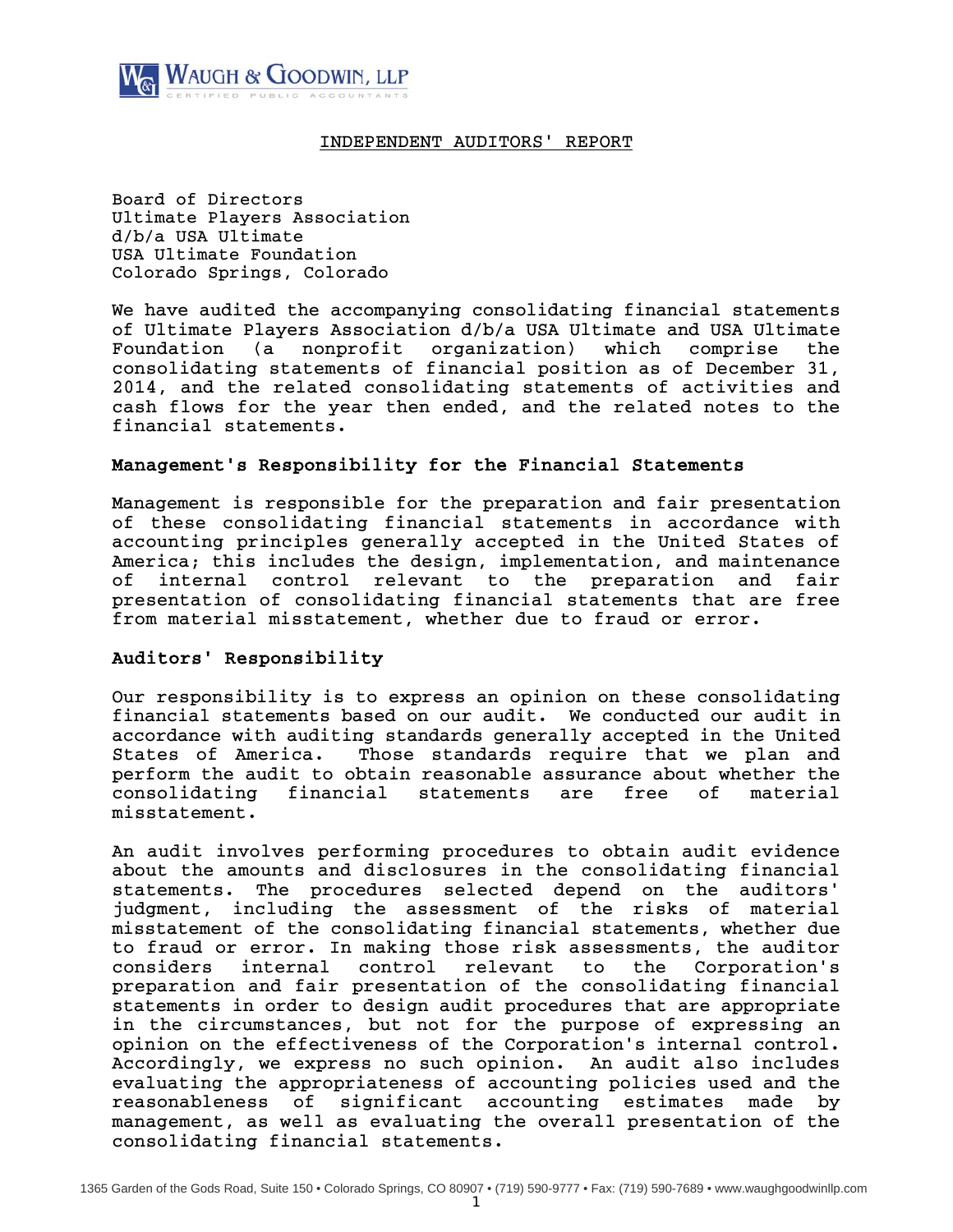We believe that the audit evidence we have obtained is sufficient and appropriate to provide a basis for our audit opinion.

# Opinion

In our opinion, the consolidating financial statements referred to above present fairly, in all material respects, the financial position of USA Ultimate and USA Ultimate Foundation as of December 31, 2014, and the changes in their net assets and their cash flows for the year then ended in accordance with accounting principles generally accepted in the United States of America.

# Report on Summarized Comparative Information

We have previously audited USA Ultimate's December 31, 2013 financial statements, and our report dated June 5, 2014, expressed an unmodified opinion on those audited financial statements. In our opinion, the summarized comparative information presented herein as of and for the year ended December 31, 2013, is consistent, in all material respects, with the audited financial statements from which it has been derived.

# *Waugh & Goodwin, LLP*

Colorado Springs, Colorado May 22, 2015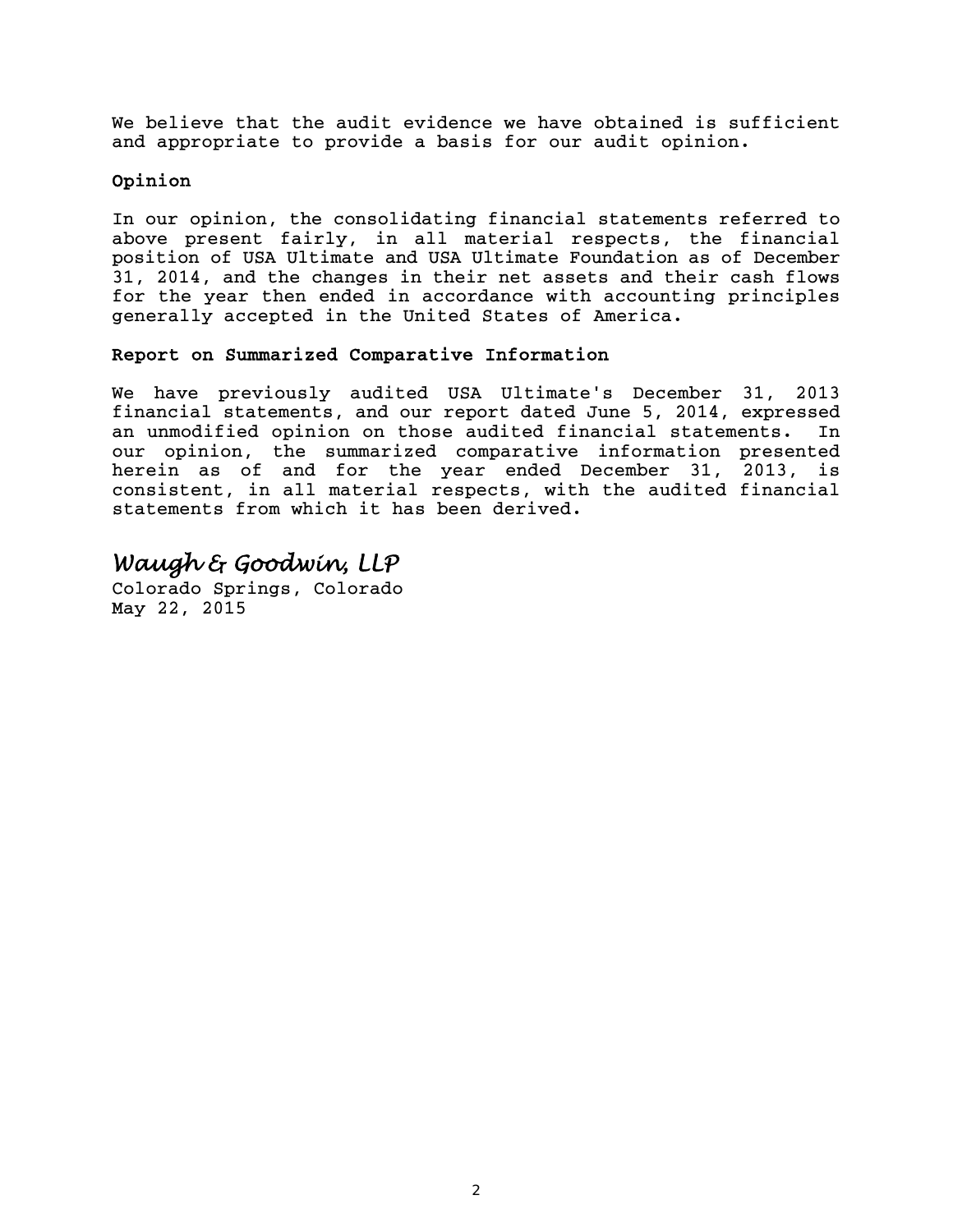#### Consolidating Statements of Financial Position December 31, 2014 (With Unconsolidated Totals for 2013) ULTIMATE PLAYERS ASSOCIATION d/b/a USA ULTIMATE USA ULTIMATE FOUNDATION

|                                                                                                                                                            | USA Ultimate                                          | USA Ultimate<br>Foundation | Eliminating<br>Entries | Consolidated<br>Totals 2014                   |   | (Unconsolidated)<br>USA Ultimate<br>Totals 2013 |
|------------------------------------------------------------------------------------------------------------------------------------------------------------|-------------------------------------------------------|----------------------------|------------------------|-----------------------------------------------|---|-------------------------------------------------|
| ASSETS                                                                                                                                                     |                                                       |                            |                        |                                               |   |                                                 |
| <b>CURRENT ASSETS:</b><br>Cash and cash equivalents<br>Certificate of deposit<br>Accounts receivable, net<br>Due from USA Ultimate Foundation<br>Inventory | \$<br>842,897<br>245,859<br>84,149<br>8,097<br>24,500 | \$<br>44,982 \$<br>1,500   | (8,097)                | \$<br>887,879<br>245,859<br>84,149<br>26,000  | Ŝ | 1,601,207<br>244,210<br>70,950<br>24,500        |
| Prepaid expenses and deposits                                                                                                                              | 26,636                                                |                            |                        | 26,636                                        |   | 26,623                                          |
| Total current assets                                                                                                                                       | 1,232,138                                             | 46,482                     | (8,097)                | 1,270,523                                     |   | 1,967,490                                       |
| LONG-TERM INVESTMENTS                                                                                                                                      | 744,103                                               |                            |                        | 744,103                                       |   |                                                 |
| PROPERTY AND EQUIPMENT:<br>IT infrastructure system<br>Furniture and equipment<br>Computer equipment<br>Other depreciable projects<br>Software             | 239,277<br>41,668<br>20,245<br>6,600<br>5,086         |                            |                        | 239,277<br>41,668<br>20,245<br>6,600<br>5,086 |   | 176,219<br>39,368<br>18,436<br>77,732           |
| Less accumulated depreciation                                                                                                                              | 312,876<br>(89, 836)                                  |                            |                        | 312,876<br>(89, 836)                          |   | 311,755<br>(114, 862)                           |
| Property and equipment - net                                                                                                                               | 223,040                                               |                            |                        | 223,040                                       |   | 196,893                                         |
| OTHER ASSETS                                                                                                                                               | 10,500                                                |                            |                        | 10,500                                        |   | 3,500                                           |
| TOTAL ASSETS                                                                                                                                               | 2,209,781                                             | 46,482                     | (8,097)                | 2,248,166                                     |   | 2,167,883                                       |
| LIABILITIES AND NET ASSETS                                                                                                                                 |                                                       |                            |                        |                                               |   |                                                 |
| CURRENT LIABILITIES:<br>Accounts payable<br>Due to USA Ultimate<br>Accrued liabilities                                                                     | 258,674<br>60,342                                     | 8,097                      | (8,097)                | 258,674<br>60,342                             |   | 240,316<br>56,871                               |
| Current portion of deferred revenue                                                                                                                        | 288,555                                               |                            |                        | 288,555                                       |   | 279,886                                         |
| Total current liabilities                                                                                                                                  | 607,571                                               | 8,097                      | (8,097)                | 607,571                                       |   | 577,073                                         |
| DEFERRED REVENUE                                                                                                                                           | 246,767                                               |                            |                        | 246,767                                       |   | 214,852                                         |
| Total liabilities                                                                                                                                          | 854,338                                               | 8,097                      | (8,097)                | 854,338                                       |   | 791,925                                         |
| NET ASSETS:<br>Unrestricted<br>Temporarily restricted                                                                                                      | 1,355,443                                             | 26,477<br>11,908           |                        | 1,381,920<br>11,908                           |   | 1,375,868<br>90                                 |
| Total net assets                                                                                                                                           | 1,355,443                                             | 38,385                     |                        | 1,393,828                                     |   | 1,375,958                                       |
| TOTAL LIABILITIES AND NET ASSETS                                                                                                                           | \$<br>2,209,781                                       | 46,482                     | (8,097)<br>\$          | \$<br>2,248,166                               | Ŝ | 2,167,883                                       |

See Notes to Financial Statements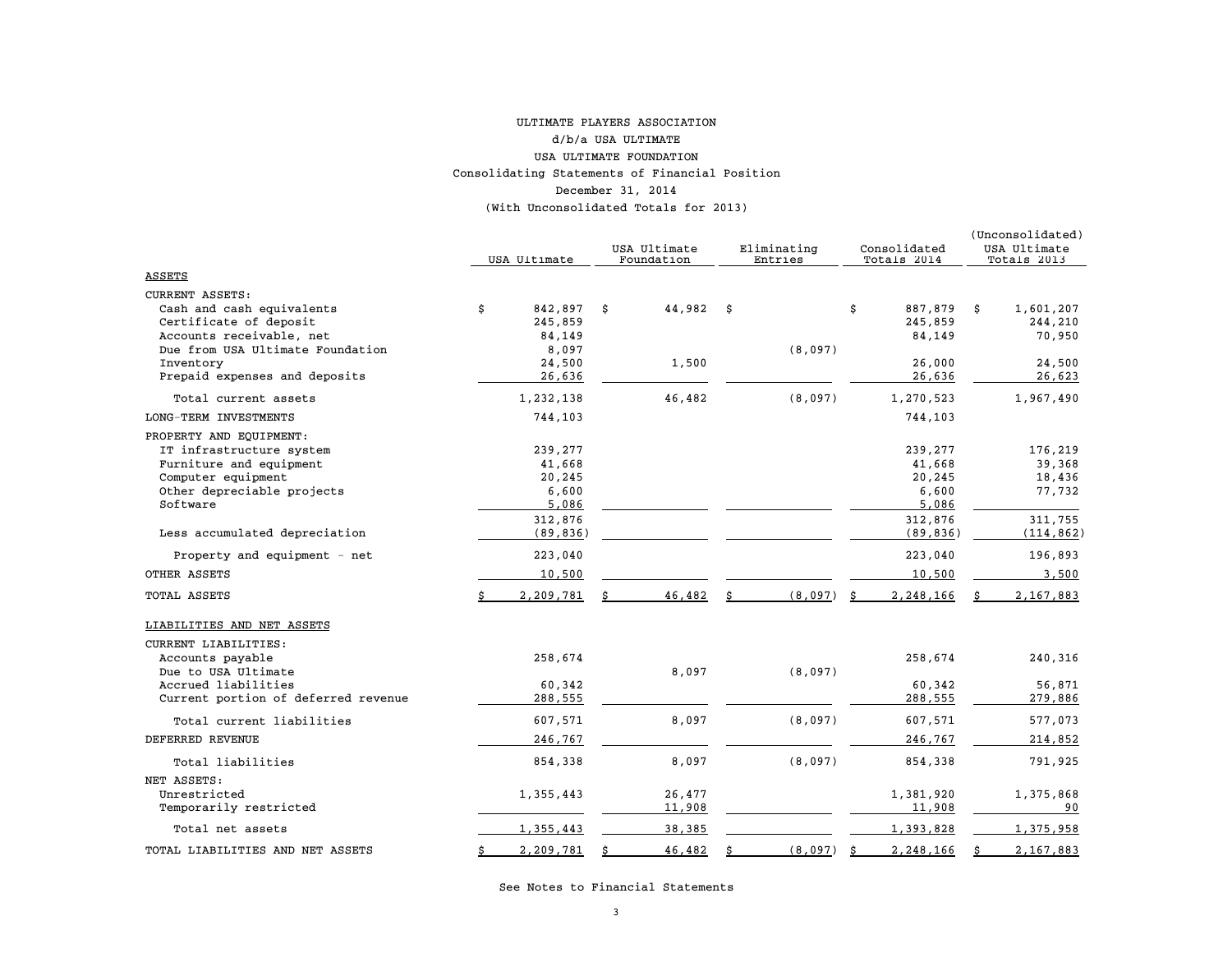#### For the Year Ended December 31, 2014 (With Unconsolidated Totals for 2013) Consolidating Statements of Activities and Changes in Net Assets ULTIMATE PLAYERS ASSOCIATION d/b/a USA ULTIMATE USA ULTIMATE FOUNDATION

|                                        | USA Ultimate    | USA Ultimate<br>Foundation | Consolidated<br>Totals 2014 | (Unconsolidated)<br>USA Ultimate<br>Totals 2013 |
|----------------------------------------|-----------------|----------------------------|-----------------------------|-------------------------------------------------|
| <b>REVENUE :</b>                       |                 |                            |                             |                                                 |
| Membership dues                        | \$<br>1,804,277 | \$                         | \$<br>1,804,277             | 1,666,087<br>\$                                 |
| Competition and athlete programs       | 611,765         |                            | 611,765                     | 536,169                                         |
| Sponsorship and licensing              | 374,623         |                            | 374,623                     | 347,686                                         |
| National teams                         | 152,677         |                            | 152,677                     | 124,850                                         |
| Sport development and outreach         | 85,923          |                            | 85,923                      | 107,960                                         |
| Sales                                  | 56,615          |                            | 56,615                      | 58,014                                          |
| Cost of goods sold                     | (47,066)        |                            | (47,066)                    | (48, 452)                                       |
| Coach and observer development program | 31,005          |                            | 31,005                      | 31,880                                          |
| Contributions                          |                 | 26,750                     | 26,750                      | 21,793                                          |
| Other income                           | 4,200           |                            | 4,200                       | 7,830                                           |
| Investment income                      | 680             |                            | 680                         | 11,306                                          |
| Total revenue                          | 3,074,699       | 26,750                     | 3,101,449                   | 2,865,123                                       |
| EXPENSES:                              |                 |                            |                             |                                                 |
| Program services:                      |                 |                            |                             |                                                 |
| Triple Crown Tour, Beach and           |                 |                            |                             |                                                 |
| Masters events and programs            | 589,350         |                            | 589,350                     | 479,092                                         |
| Communications and publications        | 384,073         |                            | 384,073                     | 392,357                                         |
| Marketing and sponsorship              | 345,511         |                            | 345,511                     | 339,321                                         |
| Youth events and programs              | 314,670         |                            | 314,670                     | 303,984                                         |
| National teams                         | 285,706         |                            | 285,706                     | 269,134                                         |
| College events and programs            | 218,974         |                            | 218,974                     | 213,822                                         |
| Sport development and outreach         | 189,071         |                            | 189,071                     | 123,950                                         |
| Member services                        | 161,975         |                            | 161,975                     | 136,068                                         |
| Event standards/Spirit of the Game/    |                 |                            |                             |                                                 |
| rules/disc standards                   | 107,497         |                            | 107,497                     | 105,098                                         |
| Coach and observer development         |                 |                            |                             |                                                 |
| programs                               | 104,037         |                            | 104,037                     | 92,373                                          |
| AE system                              | 68,005          |                            | 68,005                      | 77,902                                          |
| International programs                 | 21,757          |                            | 21,757                      | 52,545                                          |
| Total program services                 | 2,790,626       |                            | 2,790,626                   | 2,585,646                                       |
| Supporting services:                   |                 |                            |                             |                                                 |
| Board of directors                     | 106,035         |                            | 106,035                     | 91,346                                          |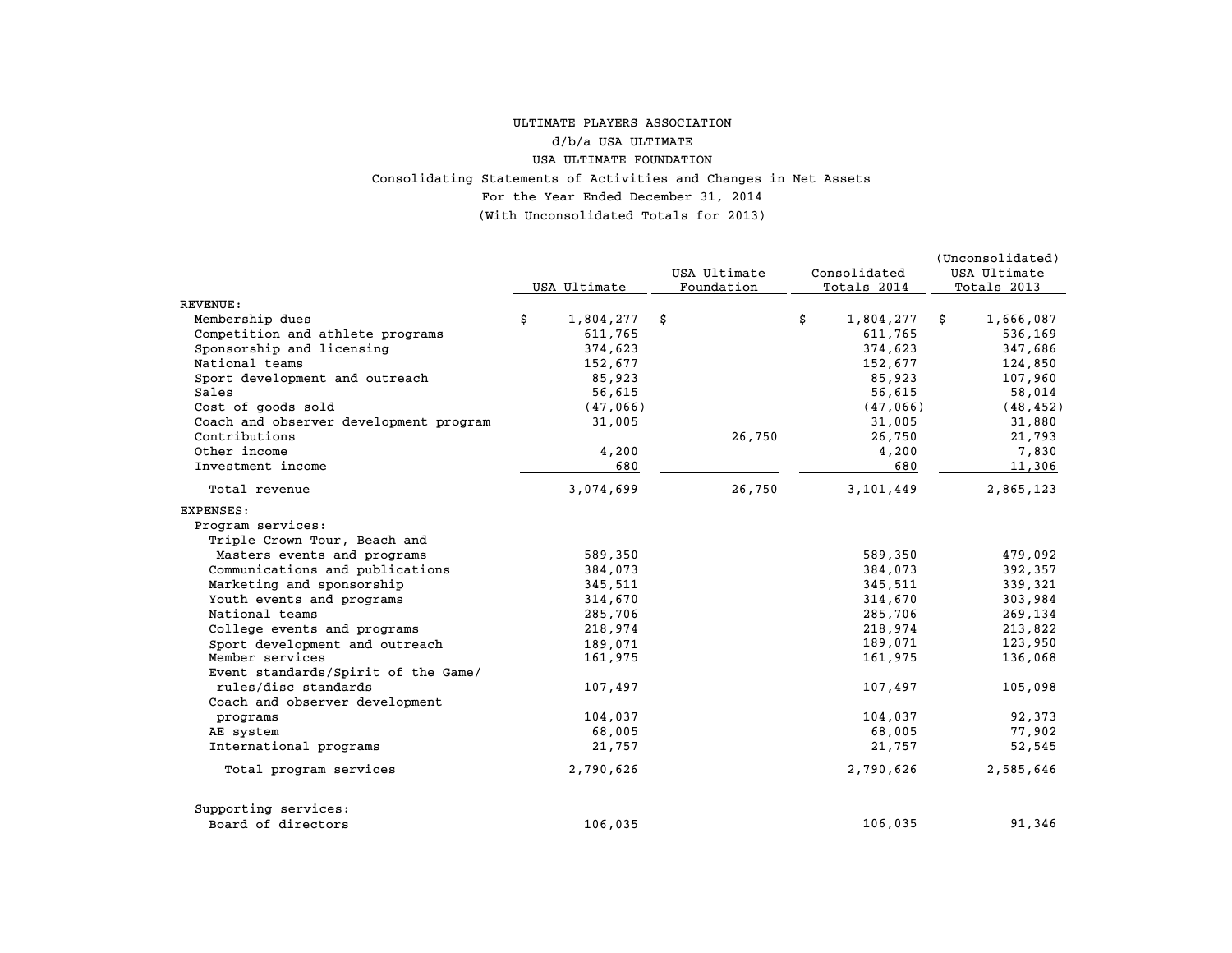| Operations<br>Fundraising                                              | 120,435<br>43,118 | 25,388<br>9,885 | 145,823<br>53,003 | 73,646<br>74,118 |
|------------------------------------------------------------------------|-------------------|-----------------|-------------------|------------------|
| Total supporting services                                              | 269,588           | 35,273          | 304,861           | 239,110          |
| Total unrestricted expenses                                            | 3,060,214         | 35,273          | 3,095,487         | 2,824,756        |
| CHANGE IN UNRESTRICTED<br>NET ASSETS                                   | 14,485            | (8, 523)        | 5,962             | 40,367           |
| TEMPORARILY RESTRICTED NET ASSETS<br>Play It Forward<br>National Teams | 90                | 7,842<br>3,976  | 7,932<br>3,976    | 90               |
| Less satisfied program restrictions                                    | (90)              | 90              |                   |                  |
| CHANGE IN TEMPORARILY<br>RESTRICTED NET ASSETS                         |                   | 11,908          | 11,908            | 90               |
| CHANGE IN NET ASSETS                                                   | 14,485            | 3,385           | 17,870            | 40,457           |
| NET ASSETS, beginning of year                                          | 1,375,958         |                 | 1,375,958         | 1,335,591        |
| TRANSFER OF NET ASSETS                                                 | (35,000)          | 35,000          |                   |                  |
| NET ASSETS, end of year                                                | 1,355,443         | 38,385          | 1,393,828         | 1,376,048        |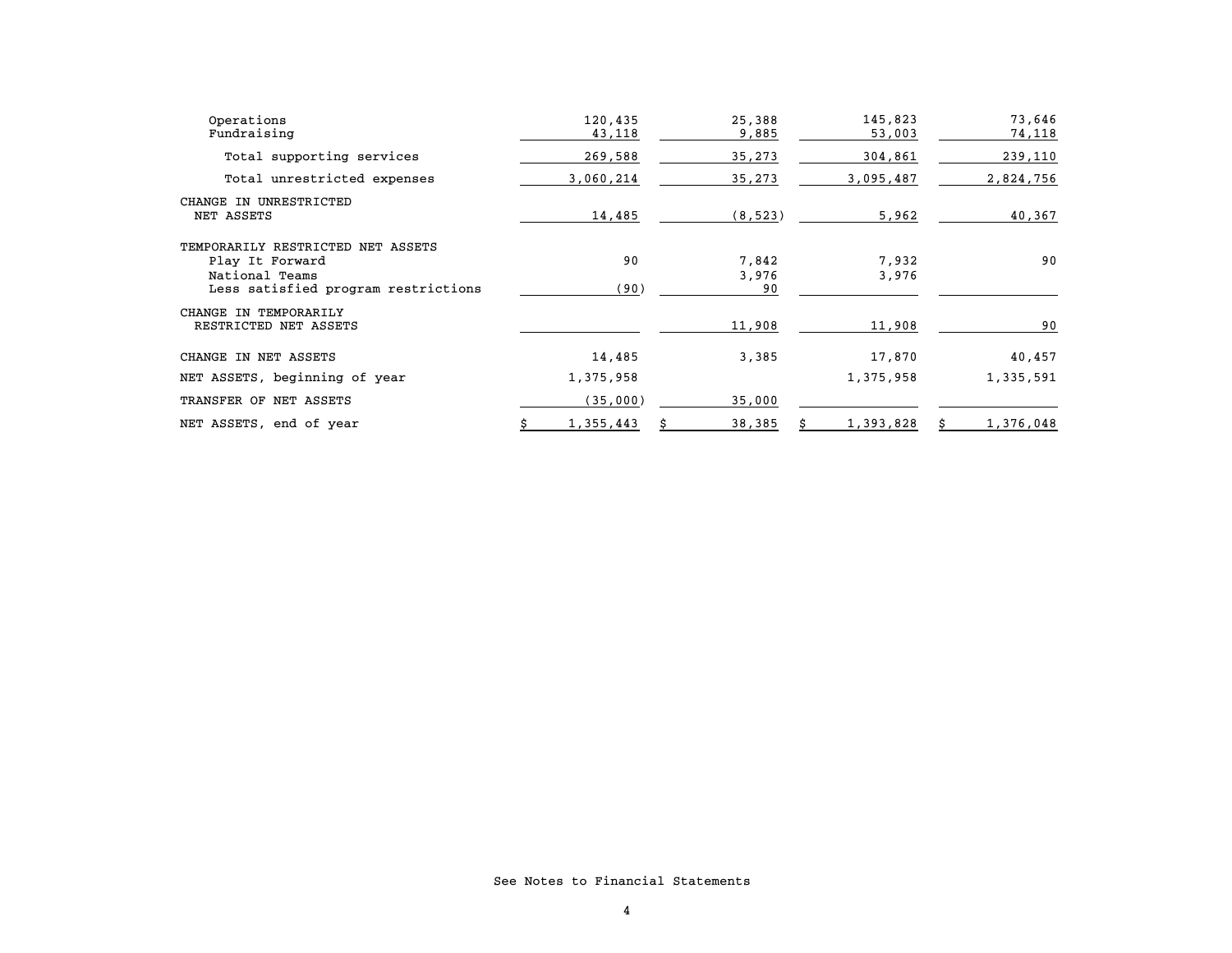#### For the Year Ended December 31, 2014 (With Unconsolidated Totals for 2013) ULTIMATE PLAYERS ASSOCIATION d/b/a USA ULTIMATEUSA ULTIMATE FOUNDATIONConsolidating Statements of Cash Flows

|                                                                | USA Ultimate      | USA Ultimate<br>Foundation | Consolidated<br>Totals 2014 | (Unconsolidated)<br>USA Ultimate<br>Totals 2013 |
|----------------------------------------------------------------|-------------------|----------------------------|-----------------------------|-------------------------------------------------|
| CASH FLOWS FROM OPERATING ACTIVITIES:                          |                   |                            |                             |                                                 |
| Change in net assets<br>Adjustments to reconcile the change in | \$<br>$14,485$ \$ | 3,385                      | \$<br>17,870                | \$<br>40,367                                    |
| net assets to net cash provided by<br>operating activities:    |                   |                            |                             |                                                 |
| Depreciation                                                   | 53,833            |                            | 53,833                      | 35,809                                          |
| Realized loss on investments                                   | 7,952             |                            | 7,952                       |                                                 |
| Decrease (increase) in assets:                                 |                   |                            |                             |                                                 |
| Accounts receivable, net                                       | (21, 296)         |                            | (21, 296)                   | (63, 200)                                       |
| Inventory                                                      |                   | (1, 500)                   | (1, 500)                    | (4,500)                                         |
| Prepaid expenses and deposits                                  | (13)              |                            | (13)                        | 15,590                                          |
| Other assets                                                   | (7,000)           |                            | (7,000)                     |                                                 |
| Increase (decrease) in liabilities:                            |                   |                            |                             |                                                 |
| Accounts payable                                               | 18,358            | 8,097                      | 26,455                      | 185,359                                         |
| Accrued liabilities                                            | 3,471             |                            | 3,471                       | (26, 417)                                       |
| Deferred revenue                                               | 40,584            |                            | 40,584                      | (2, 743)                                        |
| Total adjustments                                              | 95,889            | 6,597                      | 102,486                     | 139,898                                         |
|                                                                |                   |                            |                             |                                                 |
| Net cash provided by<br>operating activities                   | 110,374           | 9,982                      | 120,356                     | 180,265                                         |
| CASH FLOWS FROM INVESTING ACTIVITIES:                          |                   |                            |                             |                                                 |
| Certificate of deposit, net                                    | (1,649)           |                            | (1,649)                     | 489,442                                         |
| Acquisition of property and equipment                          | (79, 980)         |                            | (79, 980)                   | (94, 656)                                       |
| Purchase of investments                                        | (752, 055)        |                            | (752, 055)                  |                                                 |
|                                                                |                   |                            |                             |                                                 |
| Net cash provided (used) by                                    |                   |                            | (833, 684)                  |                                                 |
| investing activities                                           | (833, 684)        |                            |                             | 394,786                                         |
| CASH FLOWS FROM FINANCING ACTIVITIES:                          |                   |                            |                             |                                                 |
| Transfer to USA Ultimate Foundation                            | (35,000)          | 35,000                     |                             |                                                 |
|                                                                |                   |                            |                             |                                                 |
| Net cash provided (used) by                                    |                   |                            |                             |                                                 |
| financing activities                                           | (35,000)          | 35,000                     |                             |                                                 |
| NET INCREASE (DECREASE) IN CASH                                | (758, 310)        | 44,982                     | (713, 328)                  | 575,051                                         |
| CASH AND CASH EQUIVALENTS,                                     |                   |                            |                             |                                                 |
| beginning of year                                              | 1,601,207         |                            | 1,601,207                   | 1,026,156                                       |
| CASH AND CASH EQUIVALENTS,                                     |                   |                            |                             |                                                 |
| end of year                                                    | 842,897           | 44,982                     | 887,879                     | 1,601,207                                       |
|                                                                |                   |                            |                             |                                                 |

See Notes to Financial Statements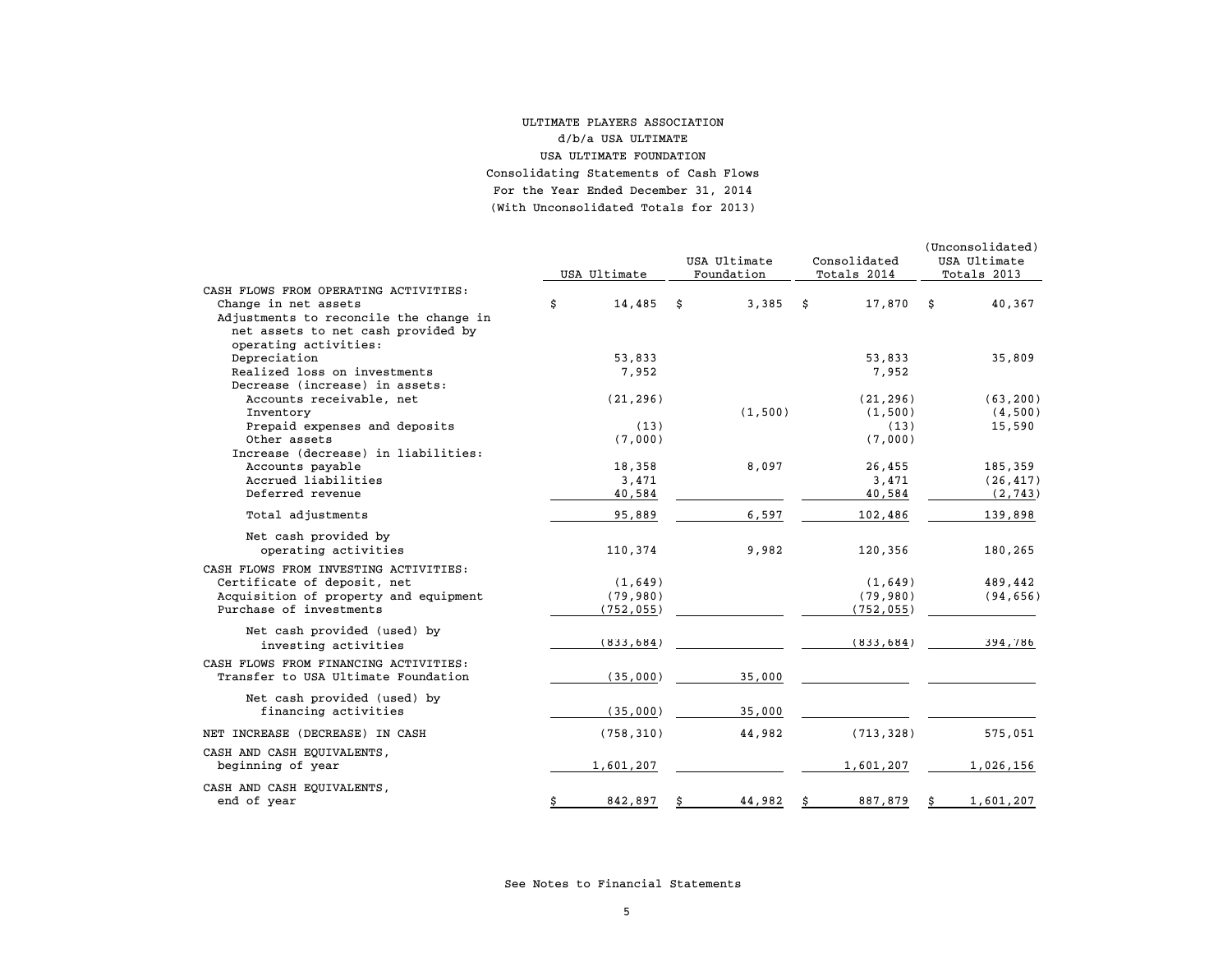# ULTIMATE PLAYERS ASSOCIATION d/b/a USA ULTIMATE USA ULTIMATE FOUNDATION Notes to Consolidating Financial Statements For the Year Ended December 31, 2014

# A. SUMMARY OF SIGNIFICANT ACCOUNTING POLICIES

#### Basis of Presentation

The financial statements of USA Ultimate are being presented on a consolidated basis with the USA Ultimate Foundation in order to conform to the requirements of FASB ASC 958. The Statement requires consolidation when one nonprofit has a financial interest and controls the appointment of a majority of the board of directors of another nonprofit entity.

Transactions between the two entities are shown as eliminating entries and removed in order to properly reflect consolidated totals.

## Organization

USA Ultimate (Corporation) is the national governing body for the sport of Ultimate and is a member of the World Flying Disc Federation. The Corporation is responsible for the promotion and development of the sport of Ultimate in the United States.

The USA Ultimate Foundation (Foundation) was incorporated in 2014. The purpose of the Foundation is to raise funds and acquire assets that will enable USA Ultimate to encourage, improve and promote the sport of Ultimate in the United States.

## Income Taxes

The Corporation and the Foundation qualify as tax-exempt organizations under Section  $501(c)(3)$  of the Internal Revenue Code and, accordingly, are not subject to federal income tax. Accordingly, no income tax provision has been recorded.

The Corporation's and Foundation's forms 990, Return of Organization Exempt from Income Tax, are subject to examination by various taxing authorities, generally for three years after the date they were filed. Management of the Corporation and the Foundation believes that it does not have any uncertain tax positions that are material to the financial statements.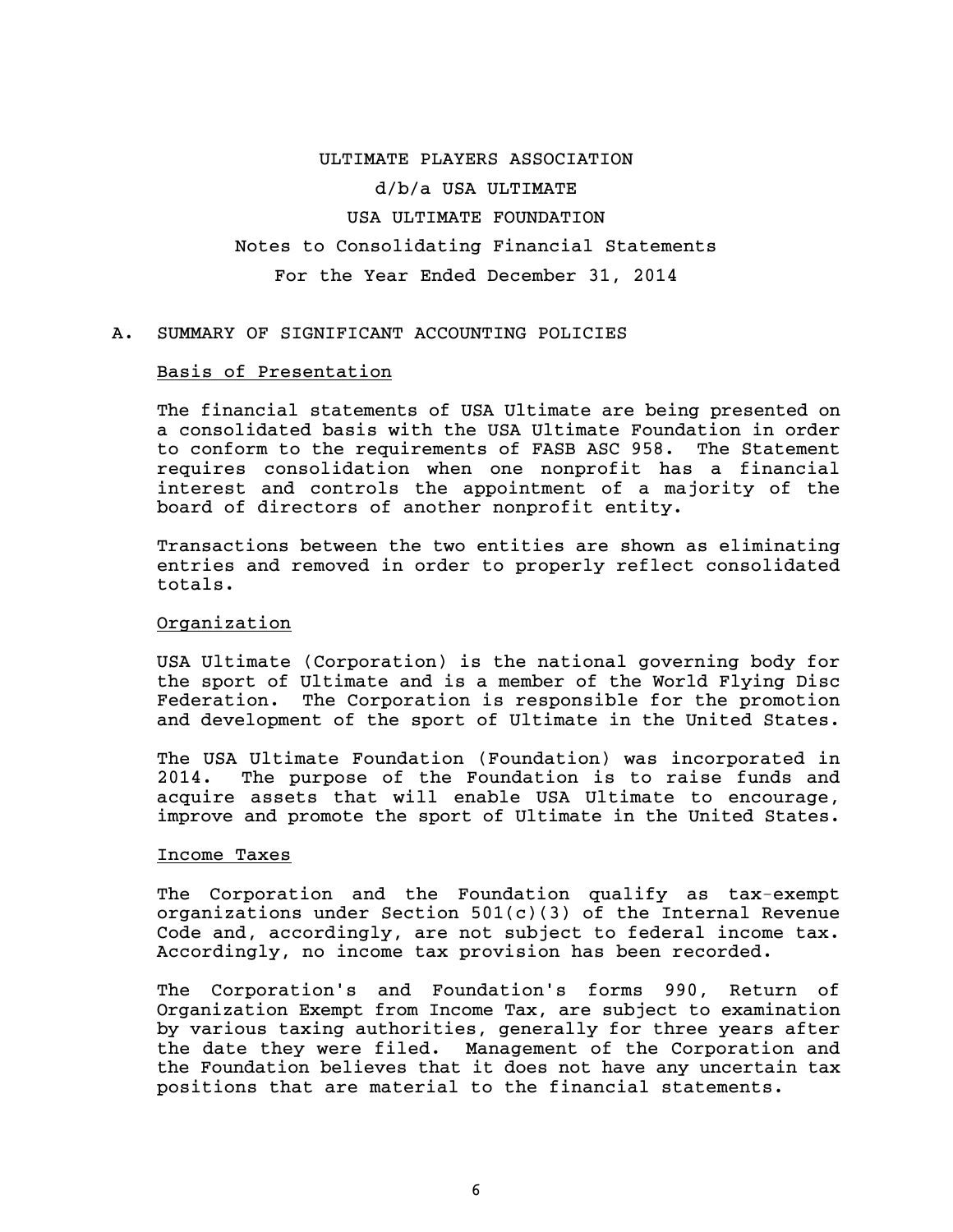# A. SUMMARY OF SIGNIFICANT ACCOUNTING POLICIES – Continued

#### Contributions

Gifts of cash and other assets are reported as restricted support if they are received with donor stipulations that limit the use of donated assets. When a restriction expires, that is, when a stipulated time restriction ends or a purpose restriction is accomplished, temporarily restricted net assets are reclassified to unrestricted net assets and reported in the statement of activities as satisfied program restrictions.

# Membership Registrations

Membership dues consist of lifetime and annual registrations and are recognized as revenue over the duration of the membership. Lifetime memberships are recognized over fifteen years.

## Cash and Cash Equivalents

Cash and cash equivalents consist of amounts in the Corporation's and the Foundation's checking and money market accounts. The Corporation and Foundation maintains their cash and cash equivalents at commercial banks. In the event of a bank failure, the Corporation and the Foundation might only be able to recover the amounts insured.

#### Inventory

Inventory is stated at the lower of cost (first-in, first-out method) or market and consists of discs, rulebooks, DVD's, manuals, guides and clothing.

#### Furniture and Equipment

Furniture and equipment is recorded at cost or, in the case of donated property, at their estimated fair value at date of receipt. All acquisitions of furniture and equipment in excess of \$200 are capitalized.

Depreciation is recorded using the straight-line method over estimated useful lives of three to seven years. Depreciation expense for the years ended December 31, 2014 and December 31, 2013, was \$53,833 and \$35,809, respectively.

#### Supplemental Cash Flow Disclosures

The Corporation and the Foundation paid no interest or income taxes during the years ended December 31, 2014 and December 31, 2013.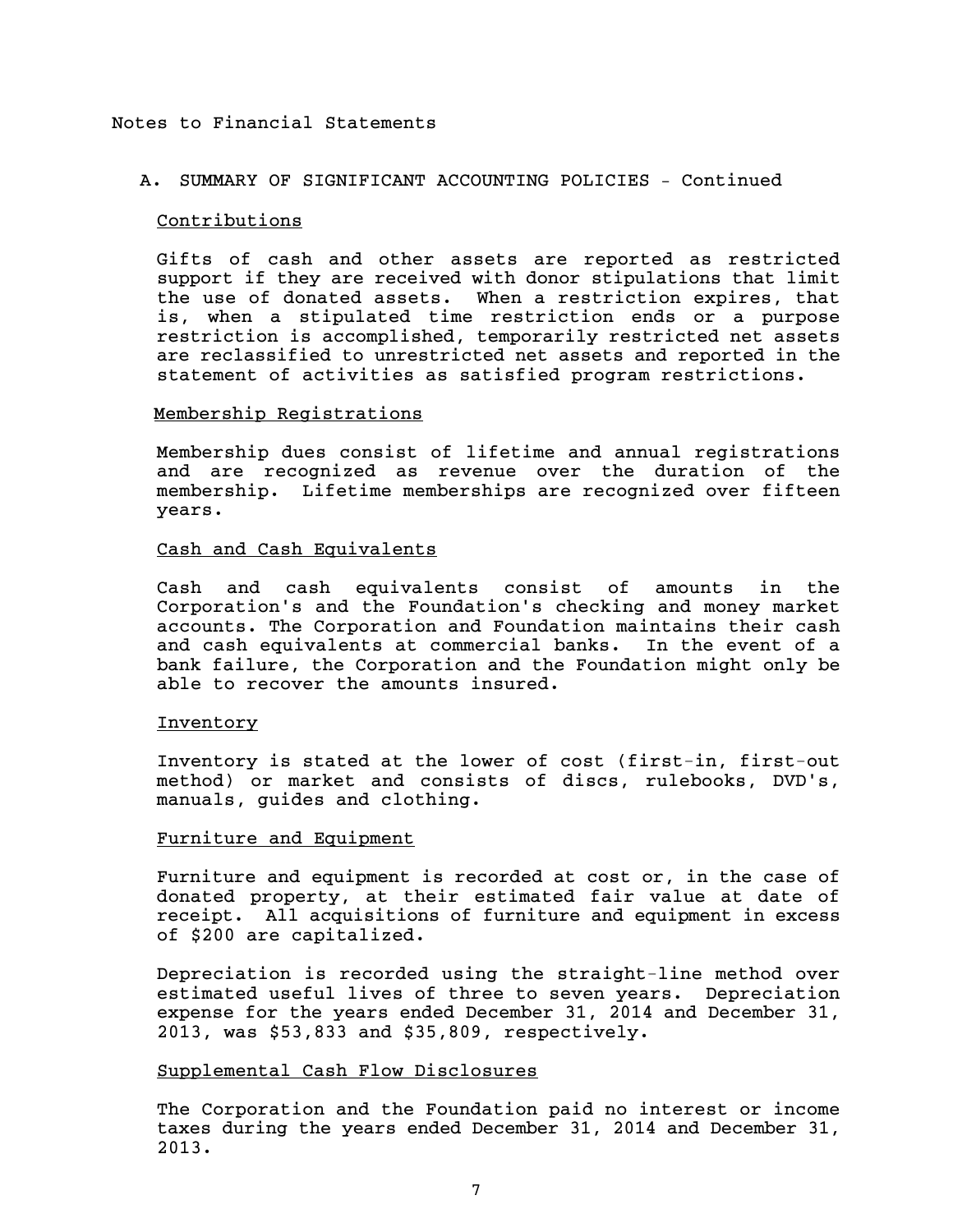# A. SUMMARY OF SIGNIFICANT ACCOUNTING POLICIES - Continued

#### Accounts Receivable

Accounts receivable are stated at the amount the Corporation and Foundation expect to collect from balances outstanding at year-end. Based on management's assessment of the credit history with customers having outstanding balances and current relationships with them, it has concluded that an allowance for doubtful accounts at December 31, 2014 and at December 31, 2013 of \$1,000 is necessary.

Accounts receivable outstanding for more than 60 days are considered delinquent. Delinquent receivables are determined to be uncollectible on a case by case basis and are written off to bad debt expense at such point of determination.

## Functional Allocation of Expenses

Certain costs and expenses are allocated among the various programs and supporting service expenses based on salary expenses. For the years ended December 31, 2014 and December 31, 2013, the Corporation's supporting service expenses amounted to 8.77% and 8.35%, respectively, of total support and revenue.

#### Use of Estimates

The preparation of financial statements in conformity with accounting principles generally accepted in the United States of America requires management to make estimates and assumptions that affect the reported amounts of assets and liabilities, the disclosure of contingent liabilities, and the reported amounts of revenues and expenses. Actual results could differ from those estimates.

#### Prior Year Comparisons

Certain reclassifications have been made to the prior-year amounts in order to conform to the current year financial statement format.

# Donated Services

The Corporation and the Foundation receive a substantial amount of donated services in carrying out its programs. No amounts have been reflected in the financial statements for those services since they do not meet the criteria for recognition under ASC 958, "Not-For-Profit Entities".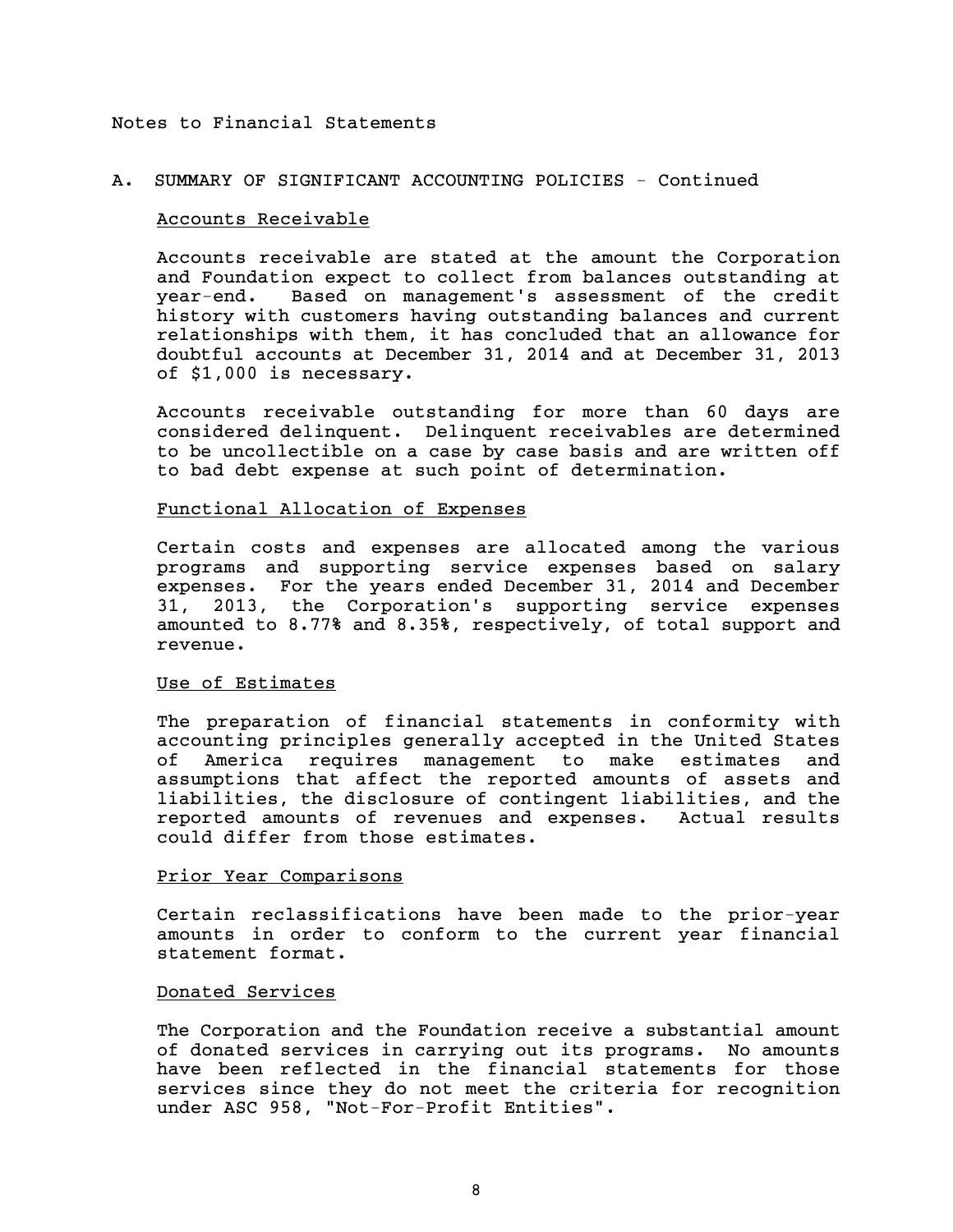# A. SUMMARY OF SIGNIFICANT ACCOUNTING POLICIES - Continued

#### Date of Management's Review

In preparing the financial statements, the Corporation has evaluated events and transactions for potential recognition or disclosure through May 22, 2015, the date that the financial statements were available to be issued.

#### B. FAIR VALUE MEASUREMENTS

The Corporation and Foundation apply Generally Accepted Accounting Principles (GAAP) for fair value measurements of financial assets that are recognized or disclosed at fair value in the financial statements on a recurring basis. GAAP establishes a fair value hierarchy that prioritizes the inputs to valuation techniques used to measure fair value. The hierarchy gives the highest priority to unadjusted quoted prices in active markets for identical assets or liabilities (Level 1 measurements) and the lowest priority to measurements involving significant unobservable inputs (Level 3 measurements). The three levels of fair value hierarchy are as follows:

- Level 1 inputs are quoted prices (unadjusted) in active markets for identical assets or liabilities that the Corporation, and Foundation have the ability to access at the measurement date.
- Level 2 inputs are inputs other than quoted prices included within Level 1 that are observable for the asset or liability, either directly or indirectly.
- Level 3 inputs are unobservable inputs for the asset or liability.

The level in the fair value hierarchy within which a fair measurement in its entirety falls is based on the lowest level input that is significant to the fair value measurement in its entirety.

The following tables present assets that are measured at fair value on a recurring basis at December 31, 2014 and 2013: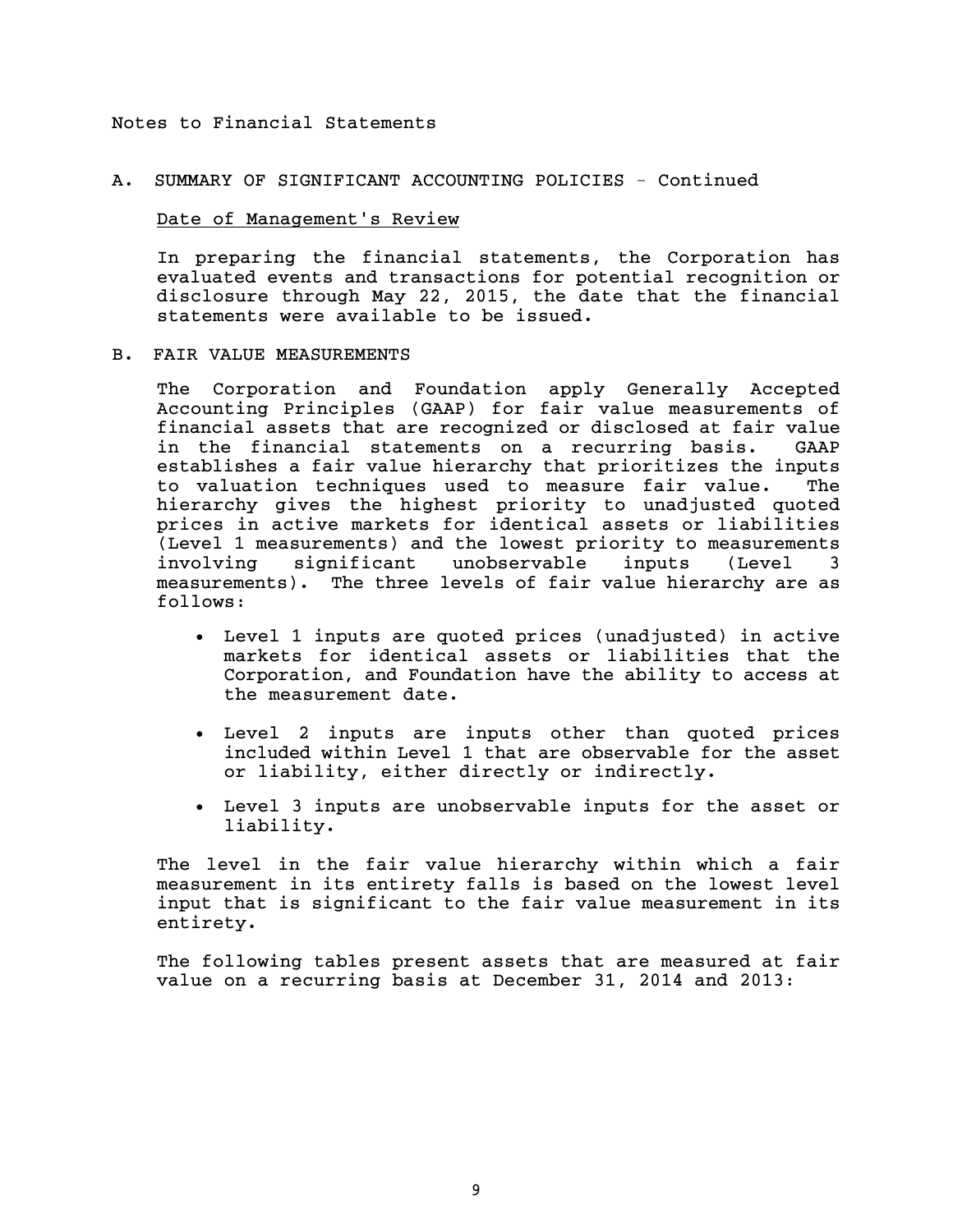#### B. FAIR VALUE MEASUREMENTS - Continued

|                                           |              | Level 1        |    | Level 2 | Level 3                                      |     | Total   |
|-------------------------------------------|--------------|----------------|----|---------|----------------------------------------------|-----|---------|
| Certificates<br>of deposit<br>USOE pooled | $\mathsf{S}$ | $245,859$ \$   |    |         | \$                                           | \$. | 245,859 |
| Fund                                      |              |                |    | 744,103 |                                              |     | 744,103 |
|                                           |              | 245,859        | Ŝ. | 744,103 | $\mathsf{s}\_$                               | ċ   | 989,962 |
|                                           |              |                |    |         | Assets at Fair Value as of December 31, 2013 |     |         |
|                                           |              | Level 1        |    | Level 2 | Level 3                                      |     | Total   |
| Certificates                              |              |                |    |         |                                              |     |         |
| of deposit                                | Ŝ            | 244,210        | \$ |         | Ŝ.                                           |     | 244,210 |
|                                           | \$           | <u>244,210</u> | Ś. |         | \$                                           |     | 244,210 |

Assets at Fair Value as of December 31, 2014

The United States Olympic Endowment (USOE) investment consists of units in a pooled portfolio managed by the USOE. At December 31, 2014, the USOE portfolio consisted of the following types of securities:

| Alternative investments | 32.11%  |
|-------------------------|---------|
| Domestic equities       | 29.40   |
| International equities  | 24.02   |
| Domestic bonds          | 6.20    |
| Cash & cash equivalents | 5.45    |
| International bonds     | 2.82    |
|                         | 100.00% |

The alternative investments include hedge equity funds, private equity funds, real estate funds and limited partnerships.

Some investments are exposed to various risks that may cause their reported fair values to fluctuate from period to period and could materially affect the recorded amount of investments in the Corporation's financial statements. Investments in equity securities fluctuate in value in response to many factors, such as the activities and financial condition of individual companies, general business and industry market conditions and the state or perceived direction of the economy. The values of debt securities fluctuate in response to changing interest rates, credit worthiness of issuers, and overall economic policies that impact market conditions. The values of certain investments, such as hedge funds, can fluctuate in response to direct market conditions and other factors that may or may not have a high correlation to overall market direction.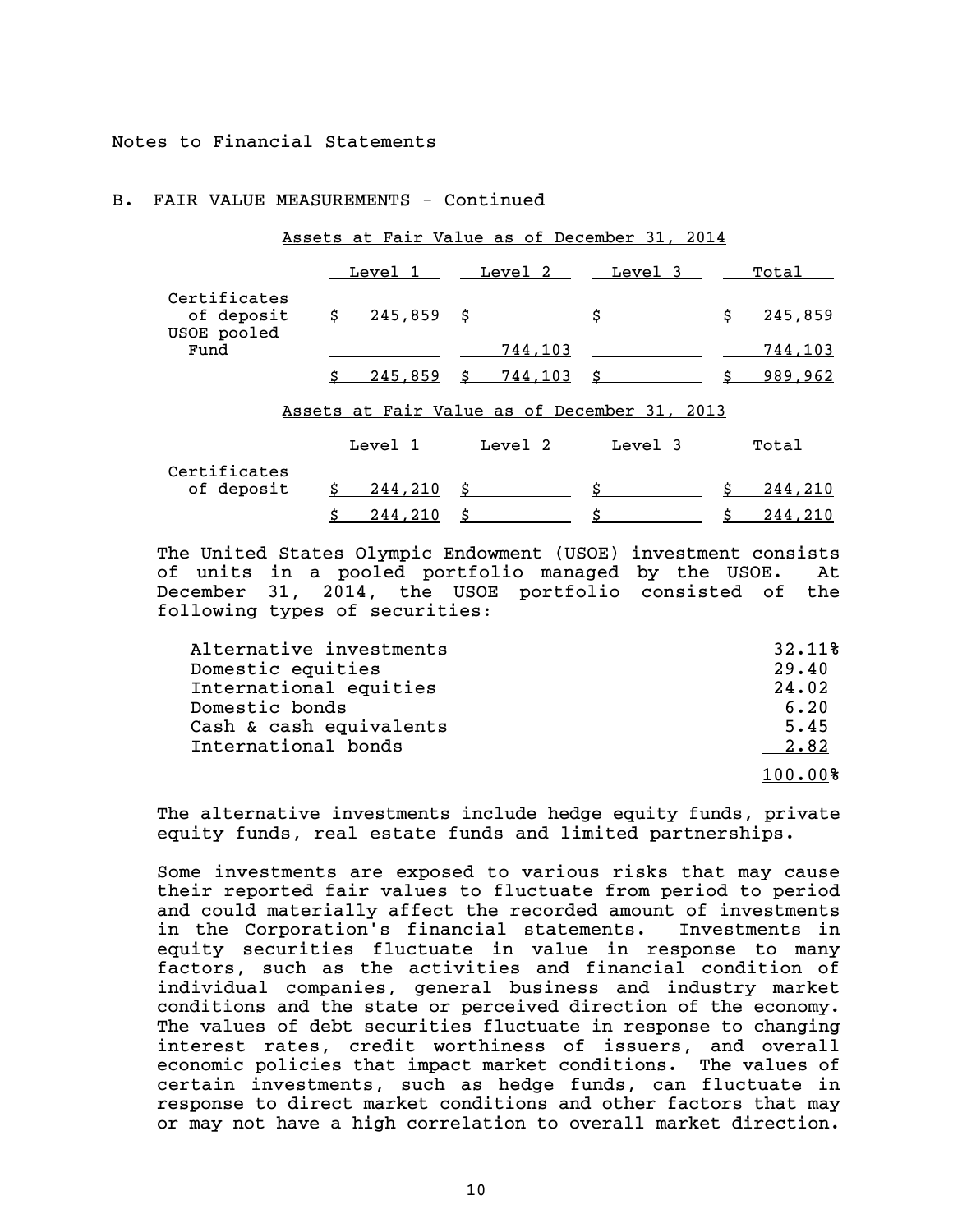#### B. FAIR VALUE MEASUREMENTS - Continued

Though the market values of investments are subject to fluctuation, management believes that the investment policy is prudent for the long-term welfare of the Corporation.

Investment income consists of the following at December 31, 2014 and 2013:

| Interest and dividends           | 8,632 \$ | 11,306 |
|----------------------------------|----------|--------|
| Unrealized loss on<br>securities | (8, 285) |        |
| Realized gains on securities     | 333      |        |
|                                  |          |        |

#### C. CERTIFICATE OF DEPOSIT

Certificate of deposit at December 31, 2014 consists of one certificate from a commercial bank in the amount of \$245,859 earning interest at a rate of .70% and maturing June 19, 2015. The Corporation intends to hold this certificate until maturity.

#### D. DEFERRED REVENUE

Deferred revenue consists of the following at December 31, 2014 and 2013:

|                          | 2014       | 2013    |
|--------------------------|------------|---------|
| Membership dues          | 431,000 \$ | 395,599 |
| Lifetime membership dues | 82,517     | 83,330  |
| Other                    | 21,655     | 10,309  |
| Sanctioned event fees    | 150        | 5,500   |
|                          | 535,322    | 494.738 |

## E. TEMPORARILY RESTRICTED NET ASSETS

Temporarily restricted net assets consist of the following at December 31, 2014 and 2013:

|                                   |                   | 2013 |
|-----------------------------------|-------------------|------|
| Play it Forward<br>National teams | 7,932 \$<br>3.976 | -90  |
|                                   | 11,908            |      |